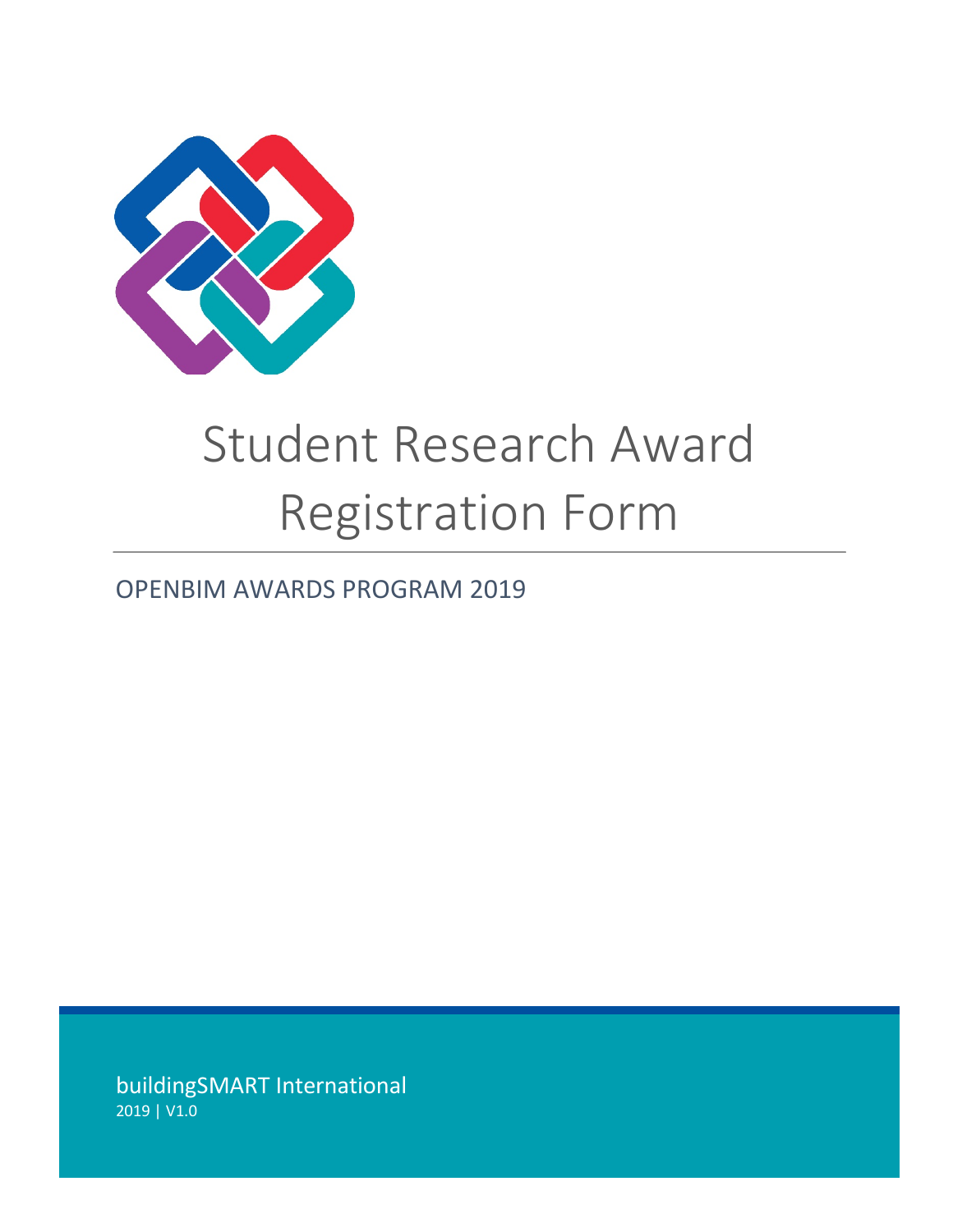

| Contact Name _________________________                                                                                         | Contact Email Address: _____________________                                                                                 |
|--------------------------------------------------------------------------------------------------------------------------------|------------------------------------------------------------------------------------------------------------------------------|
| permission of the equation in this form for their personal information to be held by bSI.<br>Please tick Yes                   | I confirm that I give bSI permission to hold my personal information in this form and that I have the                        |
|                                                                                                                                | APPLICANT INFORMATION (The applicant is considered the main point of contact for this submission to the awards competition.) |
|                                                                                                                                |                                                                                                                              |
|                                                                                                                                |                                                                                                                              |
| <u> 1989 - Johann John Stone, markin film yn y brening yn y brening yn y brening yn y brening yn y brening yn y b</u>          |                                                                                                                              |
|                                                                                                                                |                                                                                                                              |
|                                                                                                                                |                                                                                                                              |
|                                                                                                                                |                                                                                                                              |
|                                                                                                                                | Is your company, or other on the project team, a buildingSMART member ? (Please mark only one option)                        |
| Yes, a Chapter member<br>Yes, an international Member<br>Yes, both a chapter and an international member<br>Νo<br>I'm not sure |                                                                                                                              |
| Do you belong to a buildingSMART Chapter as an individual ? (Please mark only one option)                                      |                                                                                                                              |
| Yes<br>No                                                                                                                      |                                                                                                                              |
| <b>RESEARCH PROJECT INFORMATION</b>                                                                                            |                                                                                                                              |

Project Name: \_\_\_\_\_\_\_\_\_\_\_\_\_\_\_\_\_\_\_\_\_\_\_\_\_\_\_\_\_\_\_\_\_\_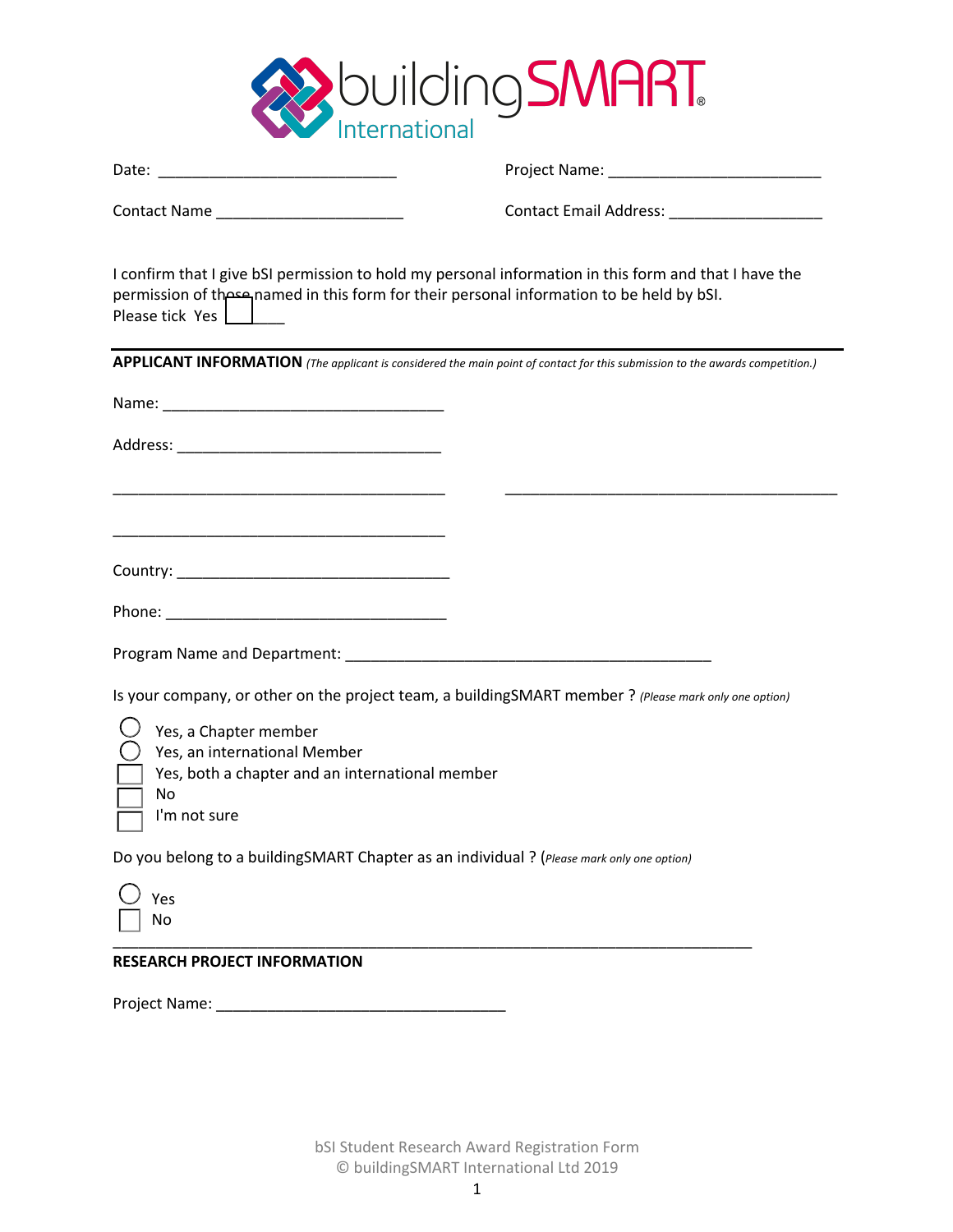

Executive Summary of the Project: *(Provide a short description of the project. More detailed information can be included in the next stage of the submission process)*

Project Phases: *(This project has completed the following project phase(s) as of the date of this submission. Check all that apply)*



Other Parties: *(Identify other companies or organisations involved in the project (Name & City, Country)*

bSI Student Research Award Registration Form © buildingSMART International Ltd 2019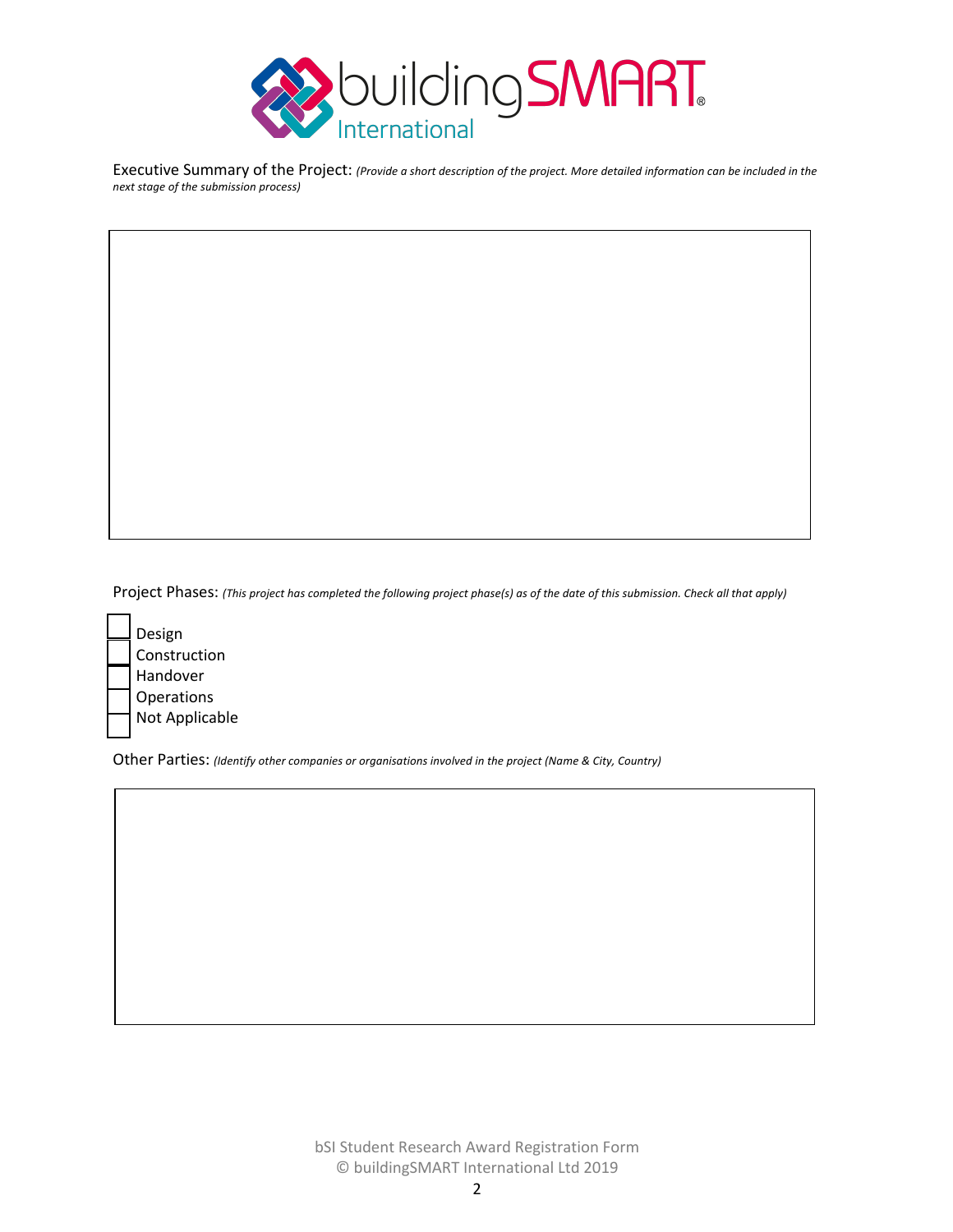

**openBIM STANDARDS** *(This section captures the application of openBIM standards on the project)*

Scope of openBIM within the research *(Describe the research goal(s) of this project as they relate to openBIM)*

\_\_\_\_\_\_\_\_\_\_\_\_\_\_\_\_\_\_\_\_\_\_\_\_\_\_\_\_\_\_\_\_\_\_\_\_\_\_\_\_\_\_\_\_\_\_\_\_\_\_\_\_\_\_\_\_\_\_\_\_\_\_\_\_\_\_\_\_\_\_\_\_\_\_

The following was used on the project *(Check all that apply)*

| IFC2x3                        |
|-------------------------------|
| <b>MVD: Coordination View</b> |
| IFC <sub>4</sub>              |
| <b>MVD: Reference View</b>    |
| MVD: Design Transfer View     |
| bSDD                          |
| <b>BCF</b>                    |
| <b>IDM</b>                    |
| COBie                         |
| mvdXML                        |
| LandXML                       |
| None                          |
| Other                         |

Benefits from using openBIM *(Describe what benefits were achieved using openBIM on this project (eg Cost, Time, Client Satisfaction)*

> bSI Student Research Award Registration Form © buildingSMART International Ltd 2019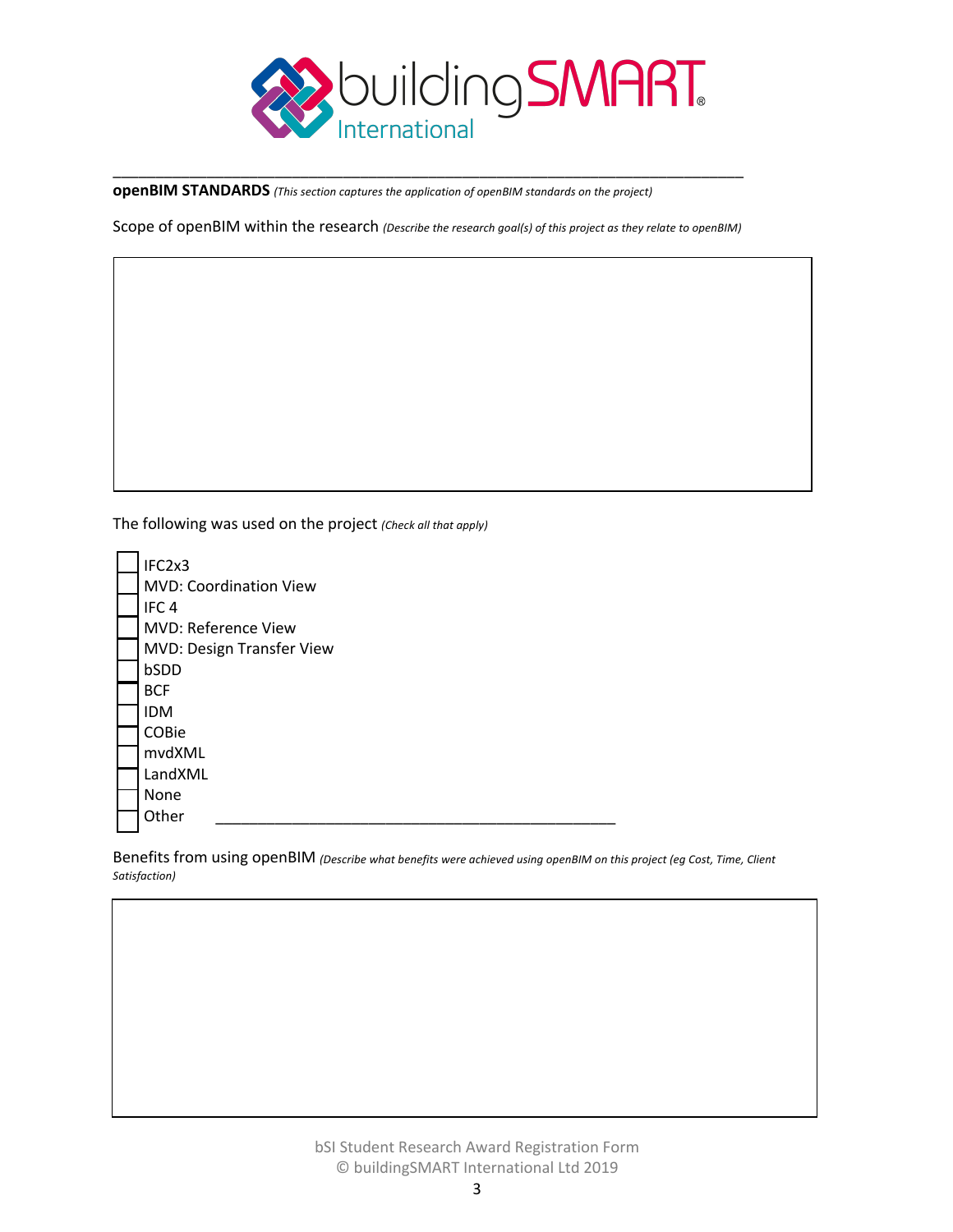

"We were able to innovate using openBIM" *(If this statement is true, describe below what the innovation was and how this was achieved on the project)*

"We were able to identify where we need openBIM to develop further" *(Identify where you could have used more development of openBIM to bring greater benefit to the project)*